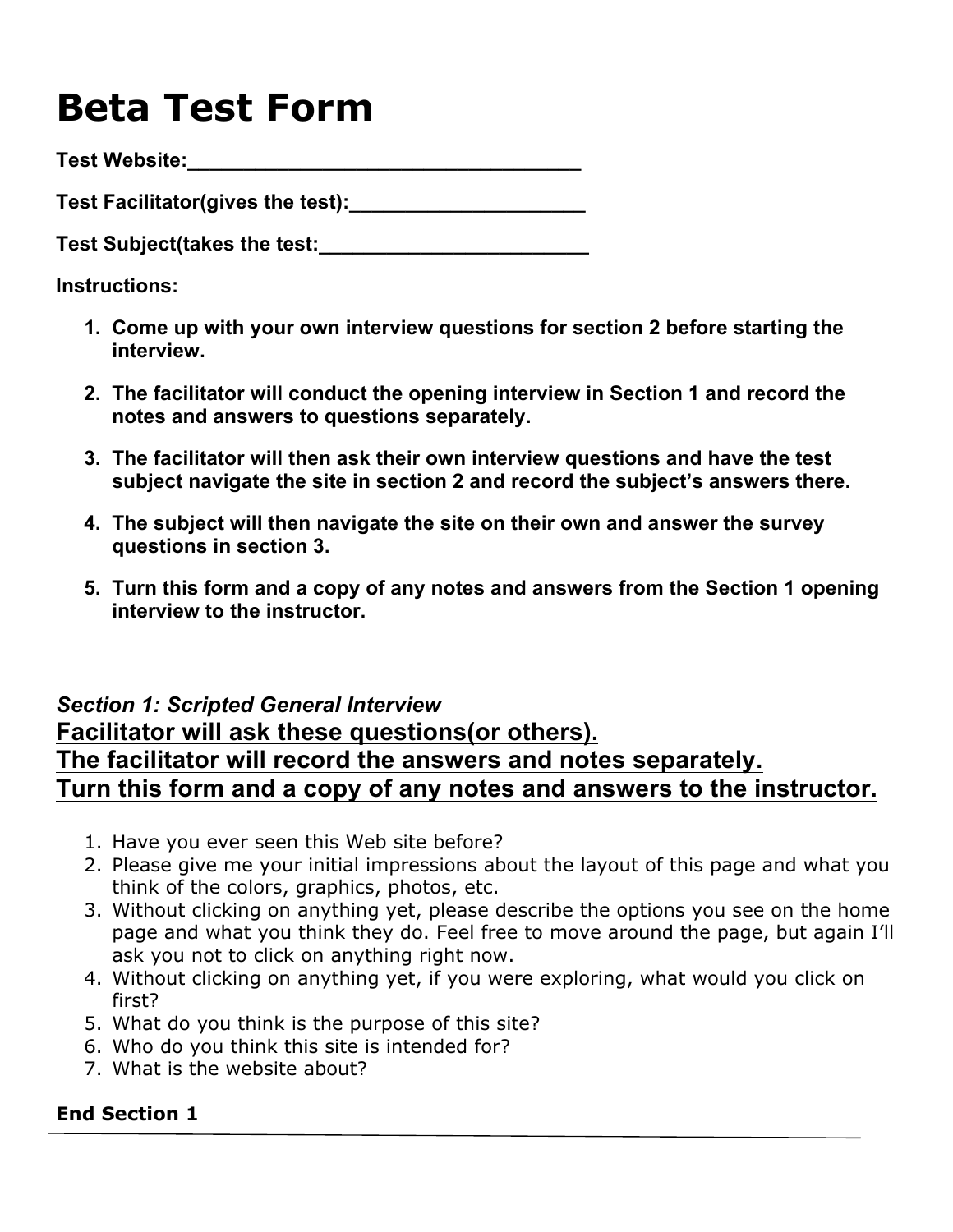# *Section 2: Site Specific Interview*

*The facilitator fills out this section.*

**Facilitator: Ask the beta tester 3 specific questions about the site. They should be your own questions that that would be relevant for your specific site.**

**Example from a bowling equipment site:**

**Would you be comfortable ordering bowling equipment like shoes and bowling balls online?**

**Question 1:**

**Answer 1:**

**Question 2:**

**Answer 2:**

**Question 3:**

**Answer 3:**

**Facilitator: Ask the beta tester to navigate to a specific area. Observe and make notes.**

**End Section 2**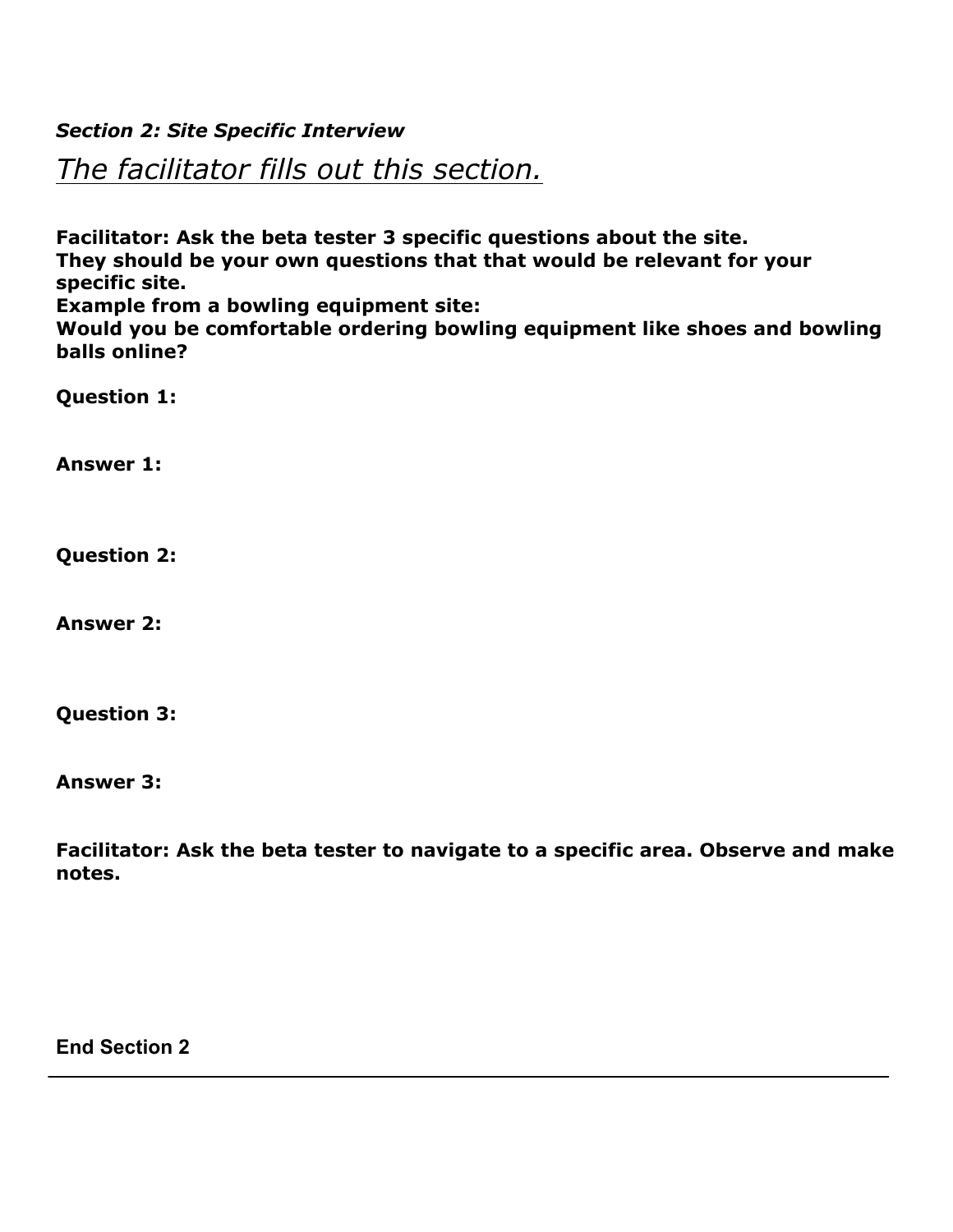# *Section 3: Survey Questions* **The test subject fills out this section***.*

#### **What are the main goals of the site? Check all that apply.**

 Product Promotion or Sales Entertainment Education Information(Corporate information, etc.) **Other** 

#### **How well was the information organized?**

**What information or feature was emphasized the most in this site?**

**List what screens were confusing and why.**

**Characterize the overall look and feel of the site.**

**What would you change?**

**List any spelling errors or typos. List by screen and paragraph.**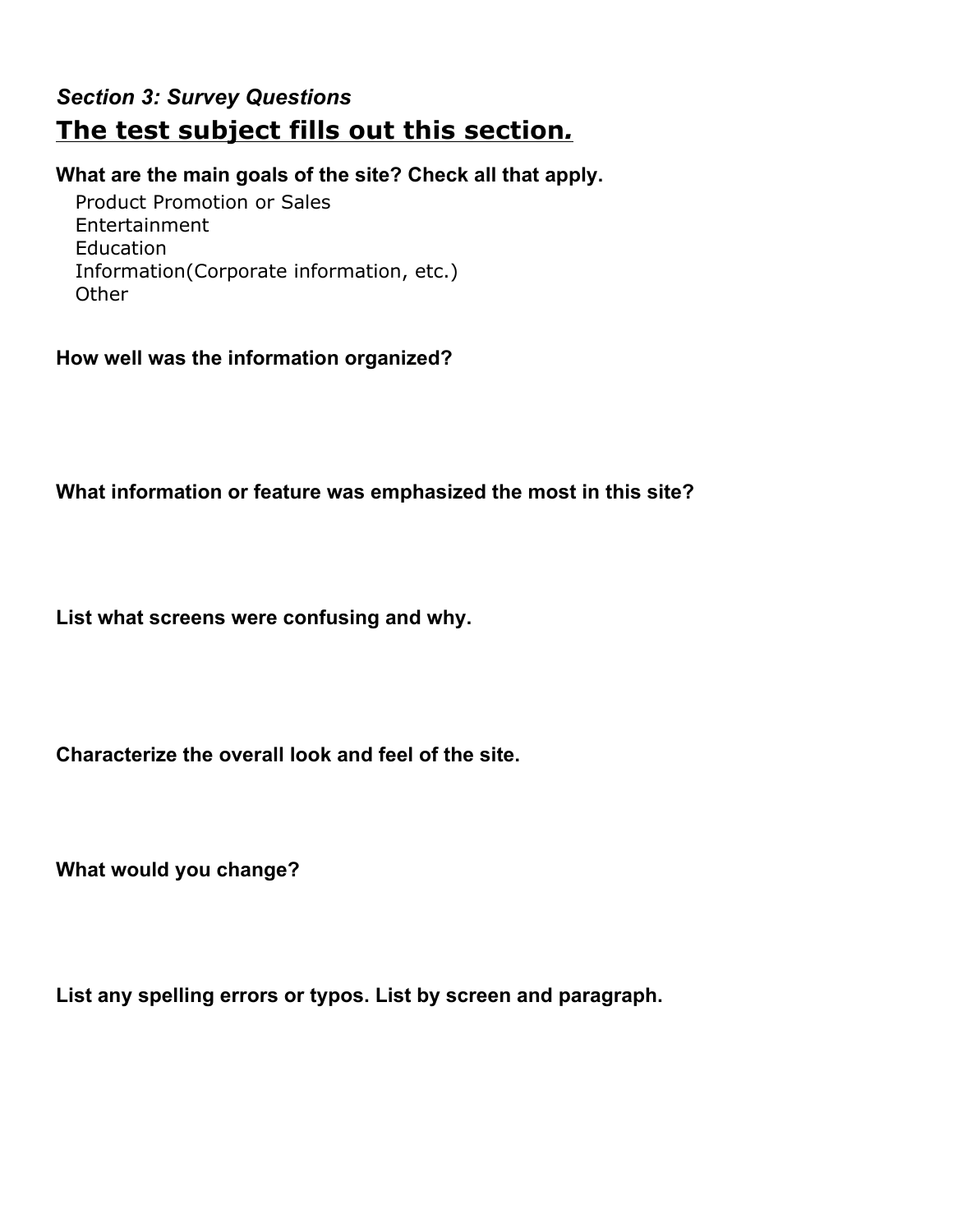**How interesting, entertaining and or useful did you find this site?**

**What were your favorite parts and why?**

**Where did you spend the most time and why?**

**Where did you spend the least amount of time and why?**

**What needs improvement?**

**Is there anything that you feel is missing on this site?**

**Were there any inaccessible areas?**

**Name three words or characteristics that describe this Web site.**

Please rate the following from 1 to 5. Circle your answer.

**1. Able to complete tasks as requested**

Frustrating 1 2 3 4 5 Easy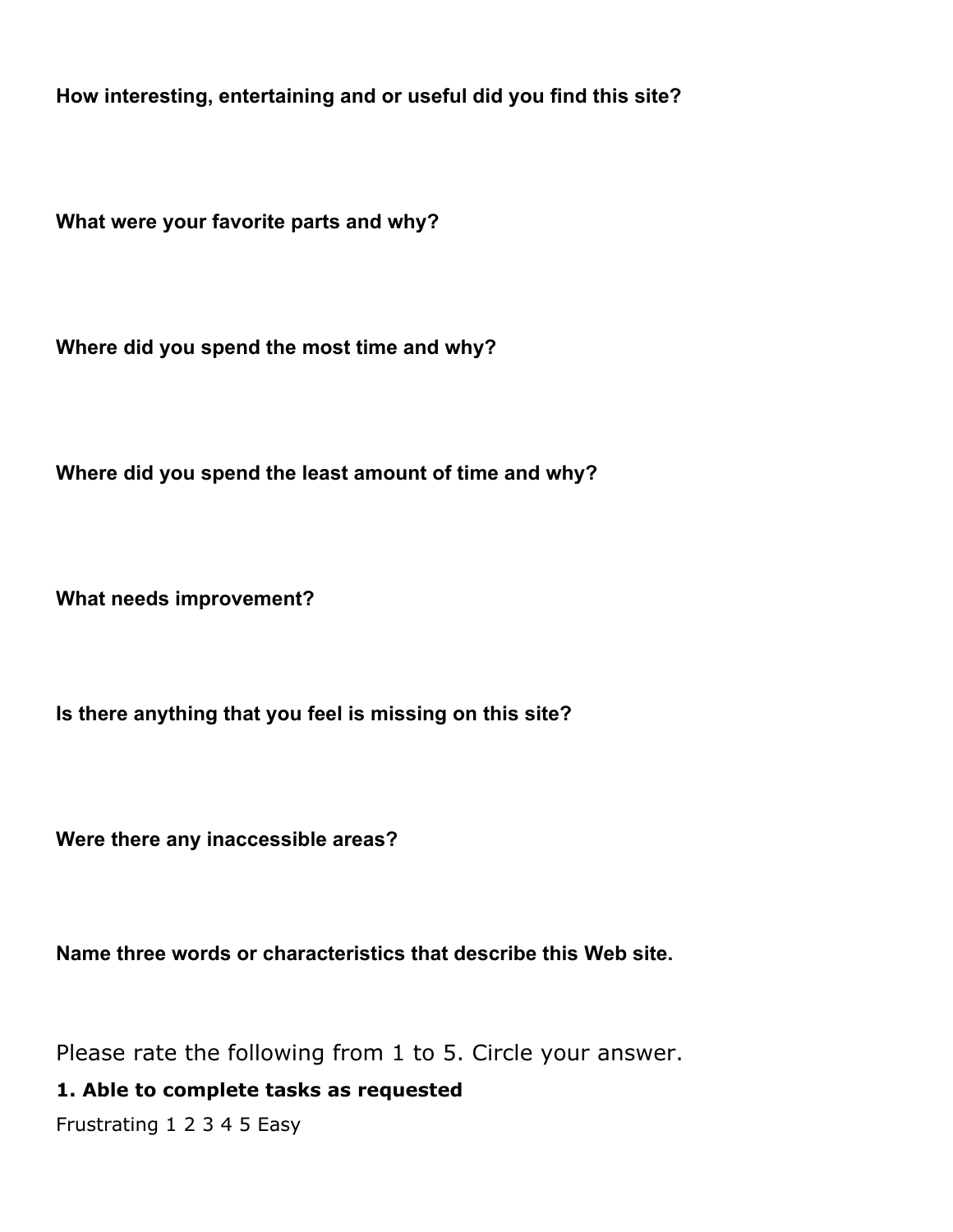# **2. Able to navigate through the site**

Confusing 1 2 3 4 5 Very Clear

#### **3. Overall look and feel of site**

Not pleasing 1 2 3 4 5 Pleasing

#### **4. Relevance of site images to content**

Not relevant 1 2 3 4 5 Relevant

# **5. Relevance of site content (text)**

Not relevant 1 2 3 4 5 Relevant

# **6. Overall ease of use**

Confusing 1 2 3 4 5 Very Clear

# **7. Overall page layout and organization**

Confusing 1 2 3 4 5 Very Clear

# **8. Was the site inviting to use?**

Not inviting 1 2 3 4 5 Inviting

# **9. Were the naming and labeling of links clear?**

Confusing 1 2 3 4 5 Very clear

# **10. Would you recommend this site to a friend?**

Never 1 2 3 4 5 Absolutely

# **11. The homepage is attractive.**

Disagree 1 2 3 4 5 Agree

# **12. The site has a good balance of graphics versus text.**

Disagree 1 2 3 4 5 Agree

# **13. The colors used throughout the site are attractive.**

Disagree 1 2 3 4 5 Agree

# **14. The typography (lettering, headings, titles) is attractive.**

Disagree 1 2 3 4 5 Agree

# **15. The homepage's content makes me want to explore the site further.**

Disagree 1 2 3 4 5 Agree

# **16. I can get to information quickly.**

Disagree 1 2 3 4 5 Agree